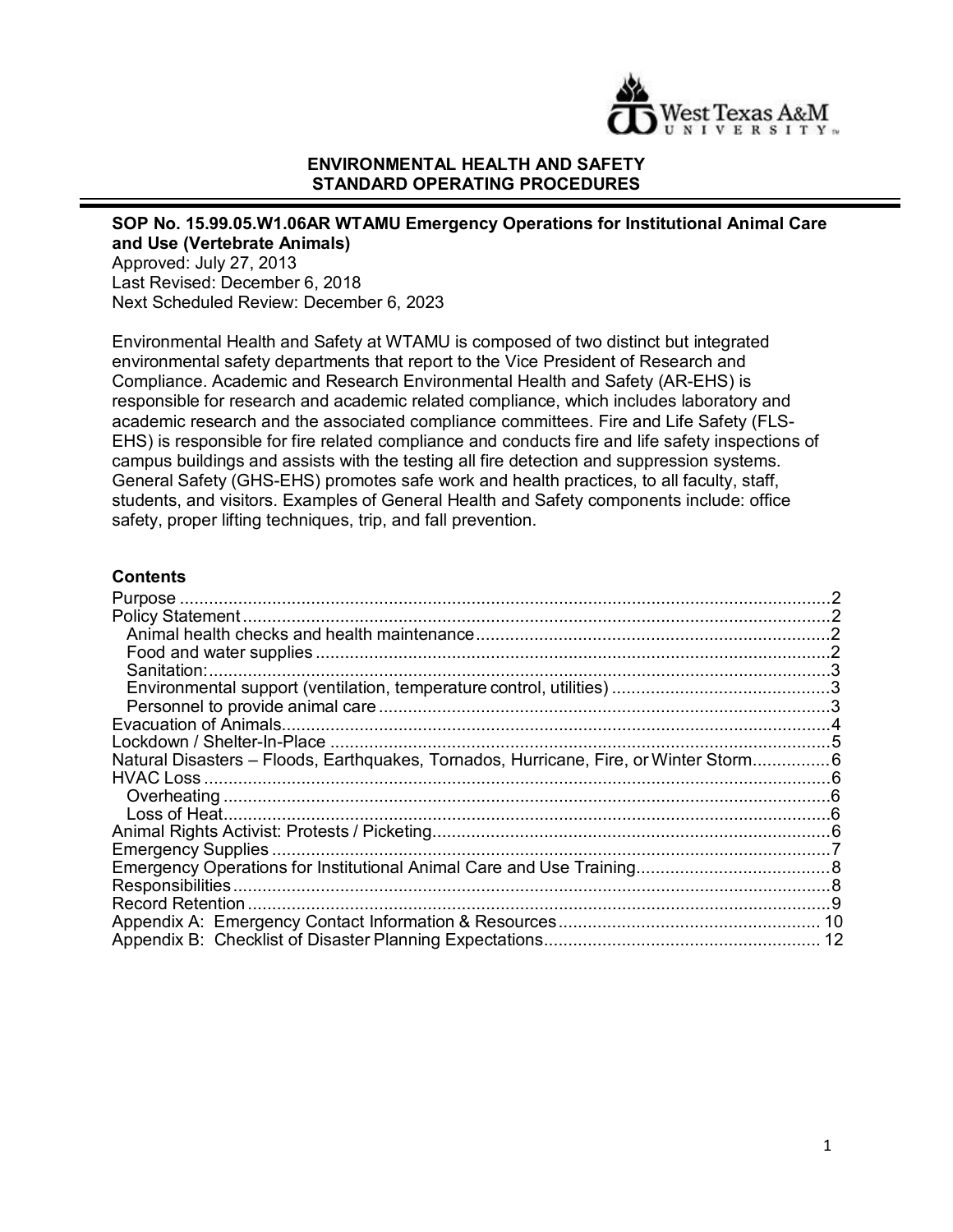# **Purpose**

West Texas A & M University (WTAMU) is committed to ensuring that vertebrate animals used in research are treated in a humane, ethical manner, with the highest standard of care according to applied federal, state, and institutional regulations and policies. This policy is intended to provide WTAMU's Institutional Animal Care and Use Committee (IACUC), faculty, staff, students, and CREET a general plan of action in the event of an emergency or disaster with potential impact to the animals housed in campus laboratories or in WTAMU associated animal care facilities, to include the Nance Ranch, WTAMU Feedlot, WTAMU Horse Center, the Buffalo Mascot facility, and CREET entities.

The Panhandle oriented "Cooperative Research, Educational and Extension Team (CREET)" includes West Texas A & M University, Texas AgriLife Extension Service, Texas Veterinary Medical Diagnostic Laboratory and USDA-Agricultural Research Service. Due to the cooperative research between WTAMU and CREET, in December 2011, WTAMU and CREET agreed to combine their IACUC project into one comprehensive program to be administered by WTAMU.

The intent of this policy is to protect and manage the animals on campus in the event of an emergency; however, under no circumstances should any employee put themselves at risk or personal danger at any time. This policy will be used to supplement the WTAMU Emergency Operations Plan of each entity (EOP) and is written to comply with the [Eighth Edition of the](http://www.nap.edu/openbook.php?record_id=5140) [Guide for the Care and Use of Laboratory Animals](http://www.nap.edu/openbook.php?record_id=5140) *(Guide).*

Emergencies, accidents and injuries can occur at any time. Being prepared is key to minimizing the effects of emergency situations on the health and well being of people and animals.

#### <span id="page-1-0"></span>**Policy Statement**

All personnel must comply with WTAMU emergency preparedness plans. The sections below detail how emergencies will be handled within the animal facilities – and are supplementary to the WTAMU Emergency Management Plan.

## **Overview of Animal Care & Support Needs During Emergencies**

<span id="page-1-1"></span>Animal health checks and health maintenance:

Animals should be checked daily to confirm they are healthy. These observations may be performed by qualified WTAMU Principle Investigators (PIs) or other qualified personnel designated by the PI. The WTAMU's attending veterinarian or consulting veterinarian will triage sick or injured animals and determine a treatment plan. Animals that cannot be relocated or protected from the consequences of a disaster must be humanely euthanized. When appropriate, animals will be euthanized at the discretion of the attending veterinarian or designee using American Veterinary Medical Association (AVMA) approved methods of euthanasia.

#### <span id="page-1-2"></span>Food and water supplies:

Food and water are critical to maintaining animal health. The appropriate food for the species and research needs, in adequate quantities, in unadulterated form, is the goal of this plan. If the usual food is not available, professional judgment must be applied to identify acceptable substitutes, which are available. Water is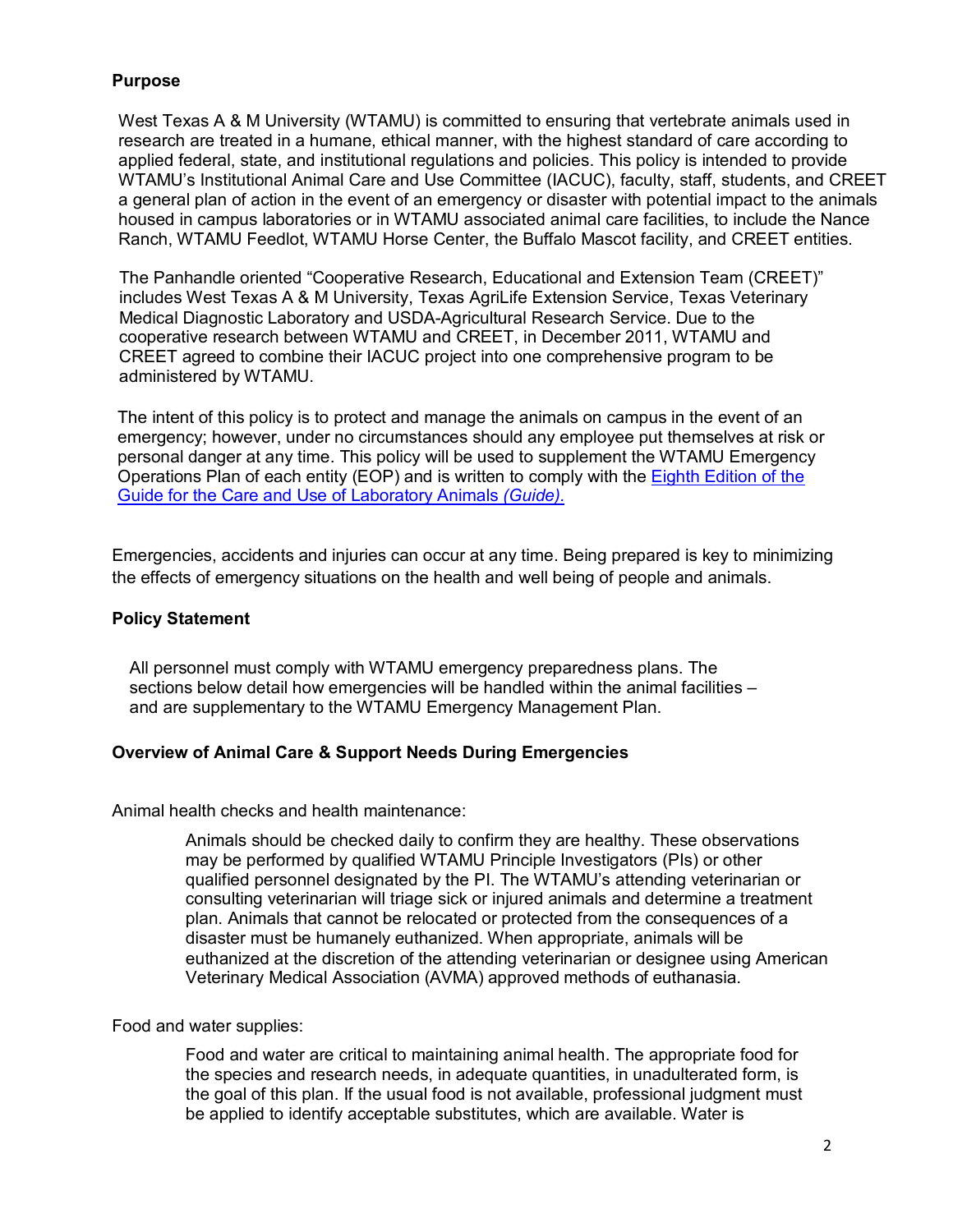especially important, as many animals can survive for several days with little food, but may succumb within 1-2 days without water. Some species are especially sensitive to food or water deprivation (e.g., new born rats or mice) and should be given special attention.

#### <span id="page-2-0"></span>Sanitation:

For purposes of animal health, animal welfare and support of research, adequate sanitation must be provided. Cages of some species must be changed often while others may go several days without inducing health or environmental problems. The goal of this plan is to approximate normal sanitation schedules with available resources. Increasing cage change intervals, spot cleaning instead of whole-cage changes, changing bedding instead of cage changes, hand washing of some equipment, or deferring activities such as floor mopping may be required. The WTAMU attending veterinarian or designee and/or the PI will decide which sanitation activities are performed in order to provide the greatest benefit to the animals if it is not possible to perform all normal activities due to unusual or emergency conditions.

#### <span id="page-2-1"></span>Environmental support (ventilation, temperature control, utilities):

Maintenance of an appropriate environment is essential to the well-being of animals and for many research projects. Ventilation problems may include loss of or diminished air supply or exhaust, loss of pressure differentials in critical areas, unacceptable temperature variations, contamination with agents such as chemicals or smoke, or loss of utilities such as electricity needed for lights or powered equipment (e.g., hoods, autoclaves, ventilated racks). Ventilation problems should be addressed by WTAMU attending veterinarian or designee and/or the PI, with goals of: maintaining at least some air movement in animal housing spaces, sustaining air pressure differentials in all rooms including the barrier area and keeping temperatures as close to the acceptable range as is possible. The minimal standard is to prevent animal deaths or contamination of the environment.

#### <span id="page-2-2"></span>Personnel to provide animal care:

Personnel with adequate training are essential to maintaining animal colonies. They may be unable to work in facilities due to damage or dangerous conditions, physical obstructions (snow storm or chemical spill nearby), or interruption of work (bomb threat, picketing, etc.). The Principle Investigator or designee will deploy available personnel to maintain animal health and well- being under the direction of the attending veterinarian or designee. Personnel may be asked to perform duties outside the scope of their normal responsibilities in order to protect animal health or well-being. The WTAMU attending veterinarian or designee, with consultation as needed from Institutional Animal Care and Use Committee and animal facility administrative personnel make these decisions. As soon as possible after a disaster, or prior to the incident when possible, a list of current/essential personnel that may need to access campus and the animal facilities should be provided to the West Texas A & M University Police Department (UPD) dispatch so they may further distribute it to local, state or federal authorities that may control access including road closures.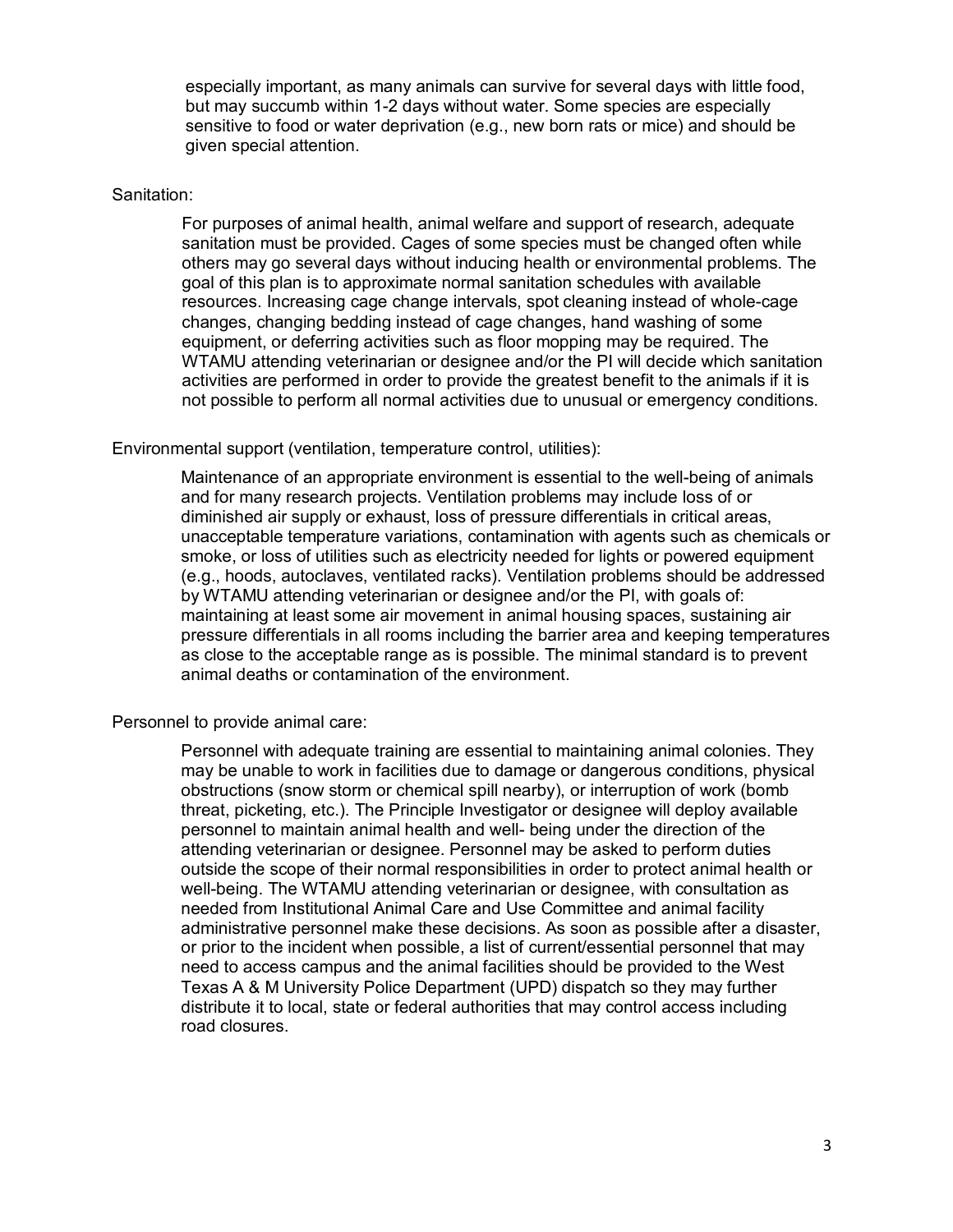## <span id="page-3-0"></span>**Evacuation of Animals**

Disaster preparedness includes successful evacuation and care for both people and animals. Safe evacuation of all people from the designated area is the priority goal for all responding agencies.

WTAMU does not have a back-up facility prepared to evacuate all animals in the event of an emergency. However, evacuation will be considered based on the details of the disaster, type of animal, and feasibility of evacuation or relocation. The decision to evacuate animals will be made in consultation with the attending veterinarian or designee, Institutional Animal Care and Use Committee, Institutional Official, and administrative personnel related to the animal facility.

Scenarios where evacuation of an animal may be appropriate include:

- Evacuation following an emergency that resulted in damage to the animalfacility rendering it not suitable for continued housing of animals.
- Pre-evacuation in the event of foreseeable disaster.

If there is an immediate threat to human health or safety – Do not attempt to evacuate animals. Concern for animals is secondary to human life. Humans should never place themselves in danger related to efforts to evacuate animals.

- If you are working with animals near the cages and time permits, put theanimal(s) back in their cage(s).
- If you are in the middle of surgery, euthanize the animal if there is time. Every effort should be made to confirm that the emergency is legitimate prior to euthanizing the animal.

If evacuation of the animals (which may not be practical) is being considered to avoid an emergency or hazard, please coordinate with WTAMU UPD and the WTAMU Emergency Plan evacuation procedures, places, and routes. In the event relocation is required, the animals will be moved to another appropriate on-campus location (temporarily) or an appropriate off campus site, if necessary.

Since many animals may not be able to be evacuated, the PI and associated facility administration (Dean/Department Head) should decide which are the most critical to evacuate, if possible. The PI and associated facility administration should be prepared to communicate actions to WTAMU UPD and Environmental Health and Safety in an emergency. All researchers are advised to cryopreserve sensitive lines off campus. Finally, animals requiring biohazard housing may not be removed from the animal facility without direct approval from Institutional Official, Environmental Health & Safety (EHS) and/or the attending veterinarian or designee.

In the event of a catastrophic emergency, injured or affected animals will be triaged by trained animal care personnel (veterinarians, principle investigators and/or research staff). Treatment will occur on site, if possible, or after evacuation to a predetermined area/site. Those animals with injuries too severe to recover will be humanely euthanized.

NOTE: Any animal cage evacuated from the animal facility should have cage card information taped onto the cage with clear tape and/or cage card information written directly onto the cage with permanent marker as soon as possible.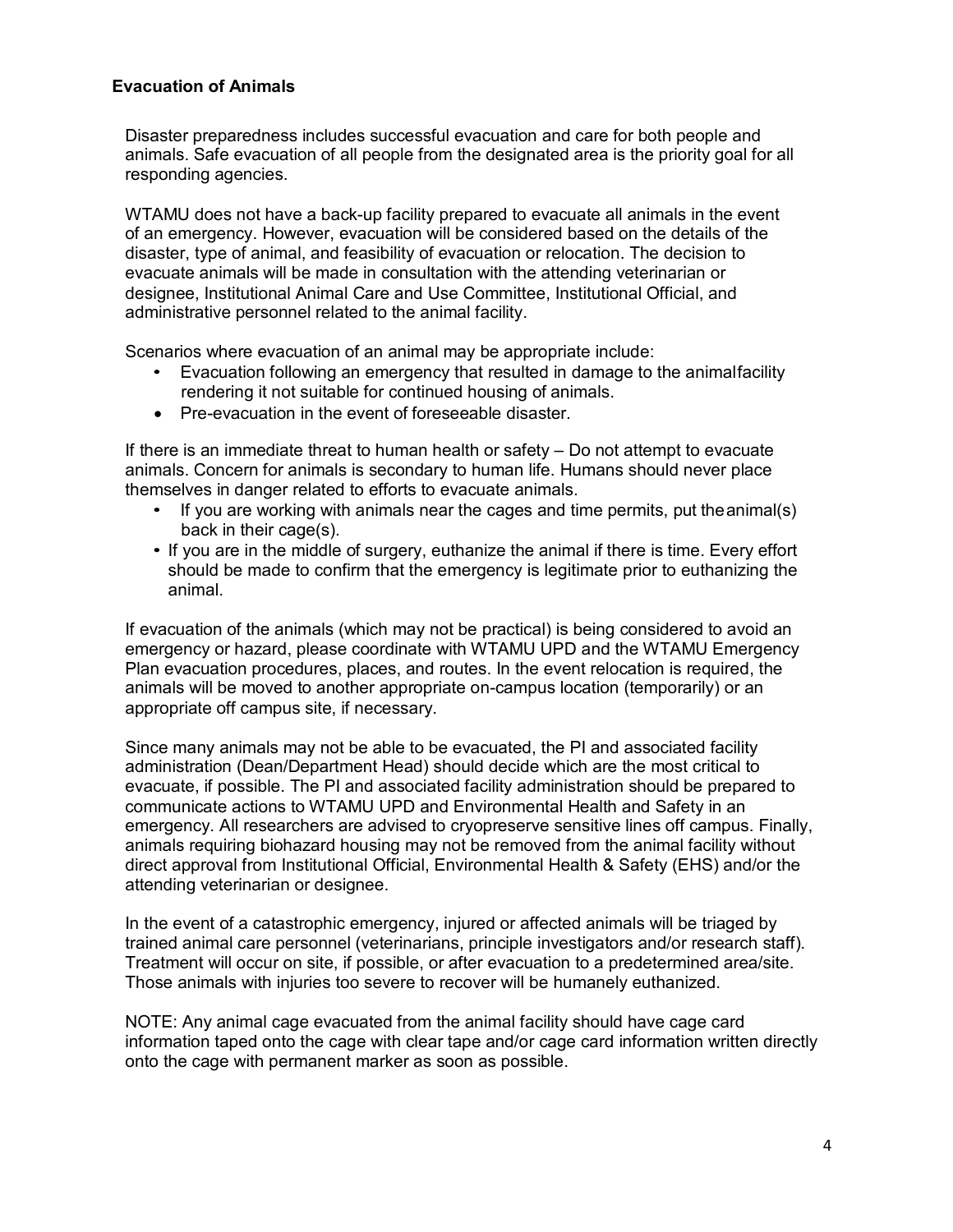After an evacuation of personnel, the responsible person should report animal evacuation to EHS or the Chief Research Officer who will report to the WTAMU UPD Incident Command Post (ICP) to make the Incident Commander (IC) aware of the situation, and then work together to determine when it is safe to return to the area with the animals.

#### <span id="page-4-0"></span>**Lockdown / Shelter-In-Place**

The term lockdown or "shelter-in-place" means to seek immediate shelter and remain there during an imminent event instead of evacuating. There are occasions when the option to evacuate the area cannot be considered. Unless otherwise instructed to evacuate, sheltering in a pre-determined safe location is the preferred method of safely waiting out events. Windows, doors and HVAC systems in the designated area should be closed.

A second definition of "Sheltering in Place" may be used to describe when animal care personnel decide ahead of time to come to or remain in the facility for longer than a normal shift. For example, when extreme weather is predicted, such as a severe snow storm, which may prevent transportation or limit access to the animal facility, sheltering in place may be needed to provide animal care. The principle investigator and associated administrators, with assistance from the attending veterinarian, will coordinate to ensure that someone is available to care for the animals and that supplies such as food, water, and bedding are available for the individual(s) and animals remaining at the facility. If such a decision is made, the principle investigator or associated administrators will notify UPD of the exact area where personnel remain; this is especially important when the University is "closed."

Generally, the amount of feed kept in house (including food on cages, food in room, feed supply bins and food in feed storage room) is projected to be an adequate supply to allow for any potential delays in feed shipment. Loss of power will be managed with emergency lights (flashlights and generators) – and in collaboration with the WTAMU Physical Plant office. In the event that an emergency weather situation is likely during the workday, the principle investigator or designee will closely monitor the e-mail weather bulletins and campus emergency broadcast system (Buff Alert). Animal care staff will be reassigned work tasks to assure that all critical tasks are completed (feed, water, security of animals) and then nonessential personnel will be sent home (timing to be consistent with recommendations from weather bulletin sources). For after-hours emergencies, animal care staff should call WTAMU UPD.

Prior to a winter storm, where possible, cages should be topped off with food and fresh water – as appropriate to the species. For example, rabbits, which are usually fed once per day, may be given full hoppers of food. Rodent cage hoppers may be filled to the maximum and full water bottles provided the day before the expected storm even if it is not a normal water change out day. Treated water may be held in clean containers in the facility.

When serious inclement weather is forecast, some of the animal facility staff members who live close to the facility or who have access to safe and appropriate transportation may be assigned to come to work. Animal facility staff may also stay at close by hotels such as the Holiday Inn Hotel or in an on-campus residence, if available.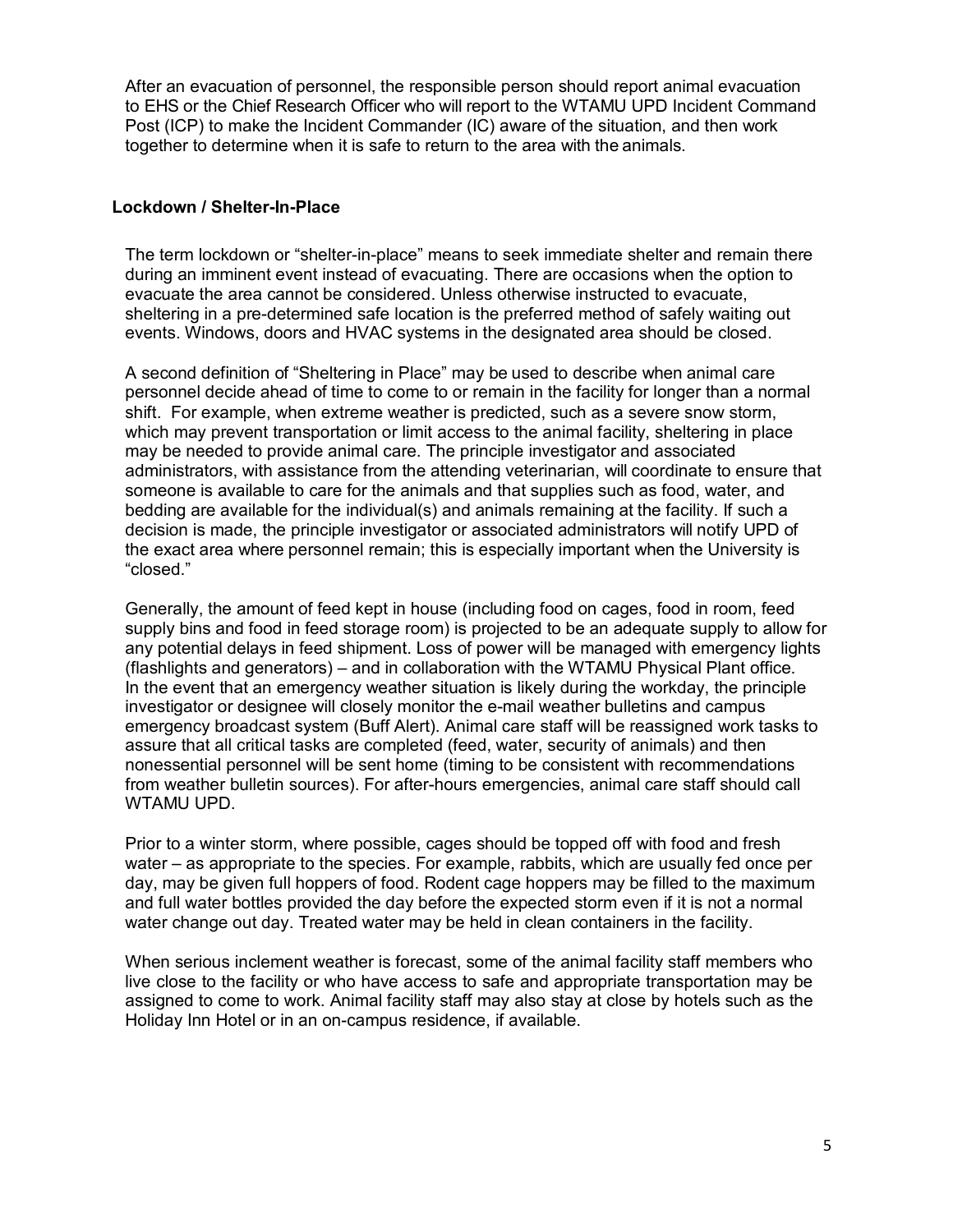# <span id="page-5-0"></span>**Natural Disasters – Floods, Earthquakes, Tornados, Hurricane, Fire, or Winter Storm**

Surgical procedures should not be conducted if there is advance notice of a potential disaster. Animal handling during or after a flood, earthquake, tornado, hurricane, fire, or winter storm:

- If possible**,** leave rooms where hazardous materials and anesthetic agentsare located (e.g., preparation room, necropsy room).
- Secure radiation sources and other hazardous materials.
- If possible, turn off all gas lines and cylinders.
- If you are working with animals near the cages and time permits, put the animal(s) back in their cage(s).
- If you are in the middle of surgery and required to evacuate, euthanize the animal if there is time. The PI or designee shall confirm with UPD, EHS, or facility/college administration that the emergency is legitimate prior to euthanizing the animal.
- After the area has been deemed safe by the Incident Commander (IC)/WTAMU UPD, animal care staff will be permitted inside the building to assess the need for evacuation of animals, relocation or if humane euthanasia is required.

# <span id="page-5-1"></span>**HVAC Loss**

If the animal room environment cannot be maintained within *Guide* parameters - [Eighth Edition](http://www.nap.edu/openbook.php?record_id=5140) [of the Guide for the Care and Use of Laboratory Animals](http://www.nap.edu/openbook.php?record_id=5140) *(Guide) -* the animals may need to be relocated. Contact WTAMU UPD and Physical Plant for assistance. Additionally, contact the associated animal care PI, Administrators (Department Head and/or Dean), and EHS. EHS has a list of all laboratories and associated PI's.

<span id="page-5-2"></span>Overheating:

- 1) Move animals to rooms that are not over heating or to the hallway, if it is cooler.
- 2) If the whole animal facility is overheating, mobile cooling stations/fans canbe utilized to reduce the heat load.
- 3) If animal rooms cannot be cooled, the P.I., associated college administrators, EHS and attending veterinary (or designee) will collaboratively determine appropriate steps, e.g., to relocate or euthanize the animals if they are in distress.

<span id="page-5-3"></span>Loss of Heat:

- 1) Move animals to rooms that have heat or to the hallways, if it is warmer.
- 2) Use auxiliary heaters in animal rooms that have no heat.
- 3) If animal rooms cannot be warmed, or a warm place within the animal facility cannot be found, the P.I., associated college administrators, EHS and attending veterinary (or designee) will collaboratively determine appropriate steps, e.g., to relocate or euthanize the animals if they are in distress.

# <span id="page-5-4"></span>**Animal Rights Activist: Protests / Picketing**

In the event of protests or picketing (by animal rights groups, for example), animal facility personnel are to report to work as usual. In doing so, they are to avoid confrontations if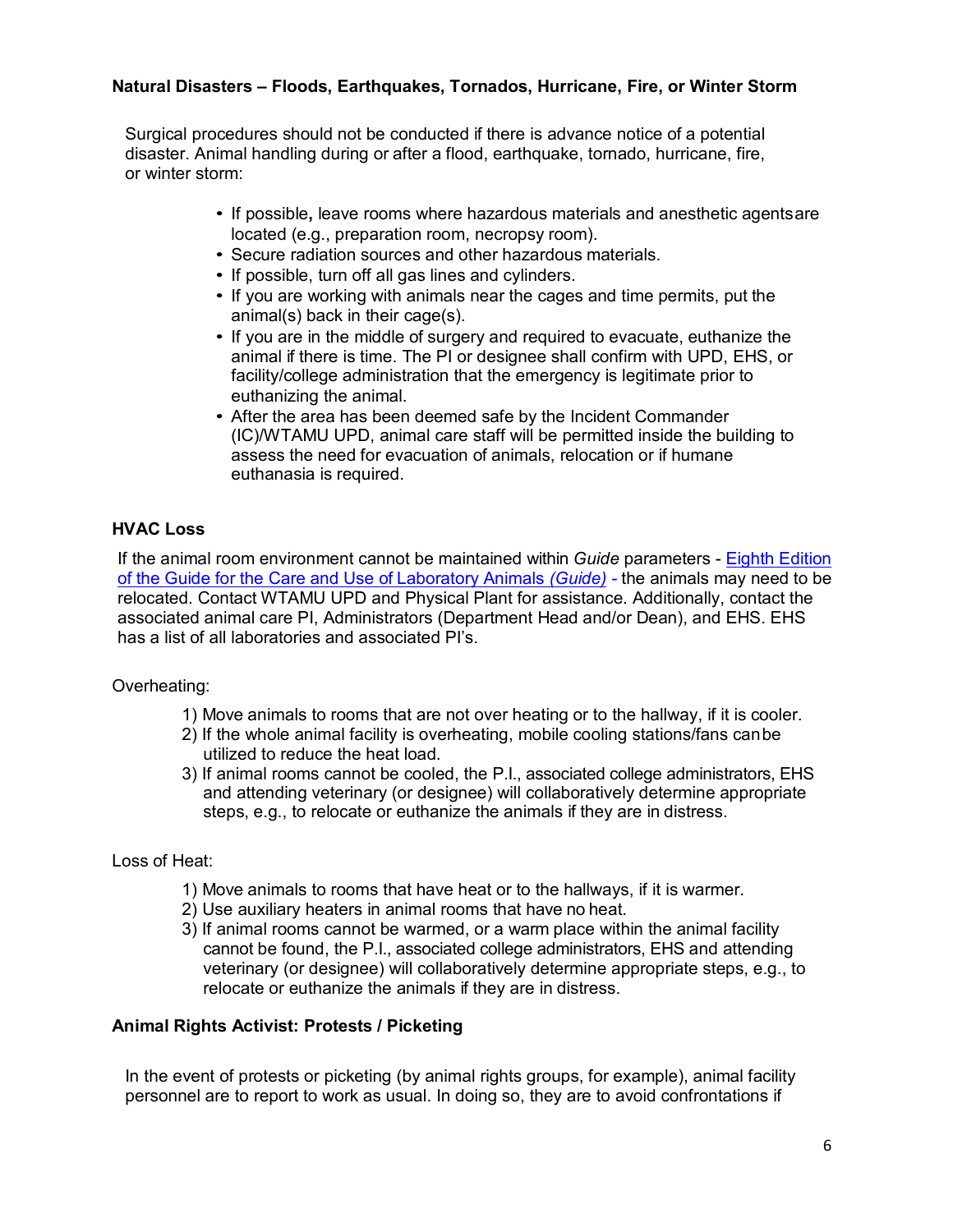they pass through picket lines or protest marchers. West Texas A & M University Communications Office will handle the dissemination of information and address questions about research activities. UPD will handle all security related issues, and will increase security measures for all animal housing and support facilities while helping keep all facilities secure. Contact WTAMU UPD for any needed assistance. Additionally, contact the associated animal care PI and college administrators (Department Head and/or Dean), and EHS.

- 1) Animal health checks: If the number of employees on site is decreased, priority is given to activities which directly affect animal health and welfare: health checks and treatments, feeding, watering, and maintaining minimal sanitation requirements.
- 2) Food and water supplies: Food and water supplies on-site should not beaffected. Closing the receiving dock and deferring delivery locations may be considered if primary location is unusable. Similarly, if the normal waste pick-up procedure is disrupted, waste may be taken out through a different exit location, or kept in cold storage temporarily.
- 3) Sanitation: Sanitation should proceed normally, assuming sufficient personnel are present. If staff shortages occur, sanitation will be prioritized as described in animal health checks above.
- 4) Environmental support: Environmental systems are not expected to be affected.If the environment is altered, as by sabotage, for example, the specific problem will be addressed as described in the section for that emergency (see: HVAC, Bomb Threat, Electrical power outage).
- 5) Personnel: WTAMU personnel are expected to report to work. WTAMU personnel may berequired to perform duties outside their usual responsibilities in order to preserve animal health. The attending veterinarian or designee will adjust duties as needed.

## <span id="page-6-0"></span>**Emergency Supplies**

An animal facility/laboratory should keep on hand a minimum of two days food and water to provide proper care for animals in the event of a disaster.

Additional supplies that should be kept on hand include:

- Drinking water and food for faculty andstaff (campus maintains supplies due to on campus housing of students and personnel).
- Flashlight and extra batteries
- Utility knife or scissors
- Appropriate personal protective equipment
- Sanitation needs (such as tissue paper, bleach, plastic bags, plastic bucket)
- Duct tape and/or barrier tape
- Communication equipment computer and phone (with associated batteries)
- Whistle
- Campus and area maps
- Personal first aid kit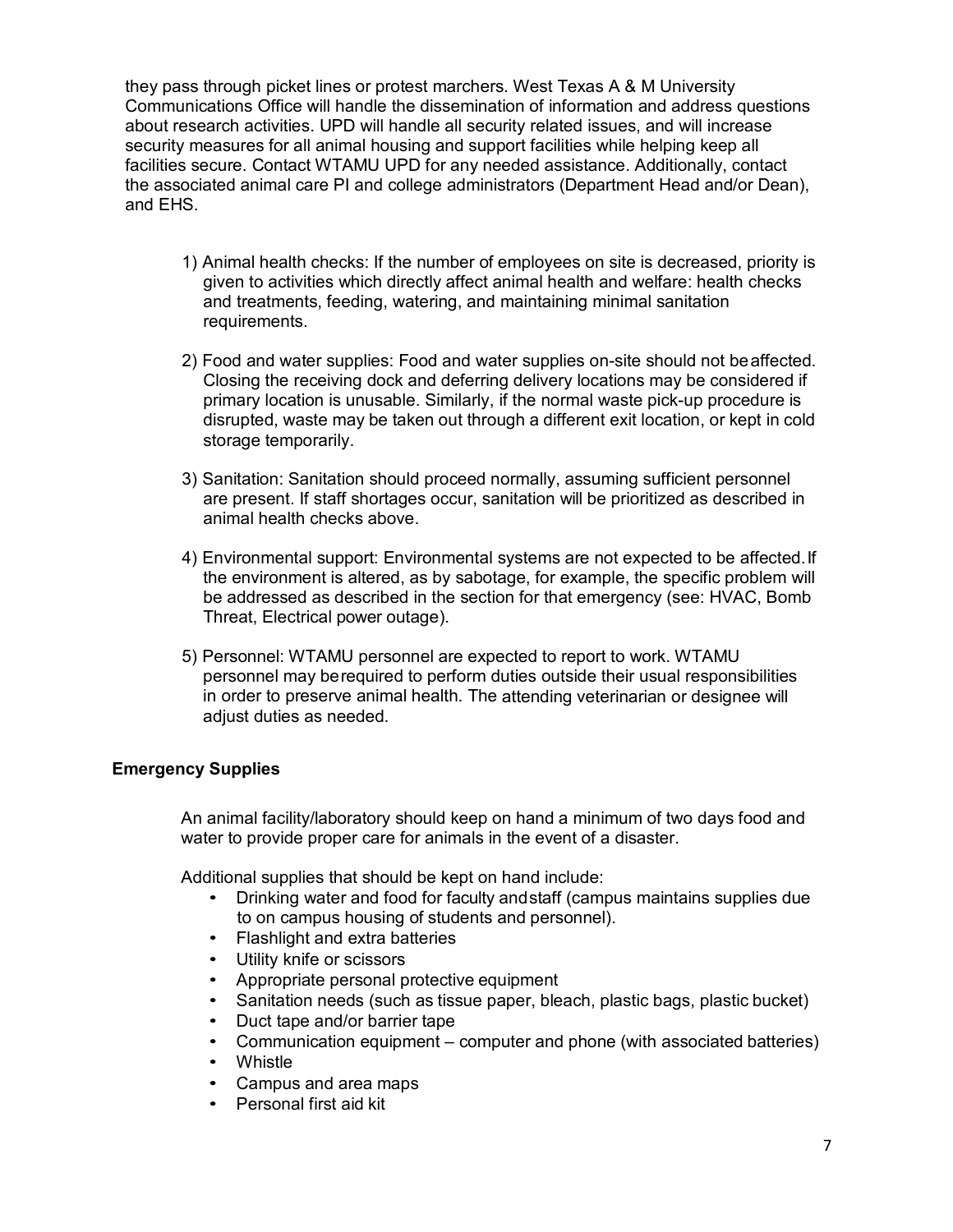Key WTAMU personnel contact information should be maintained and be accessible by all those associated with animal facilities. The information can be found on in the appendix of this Emergency Operations for Institutional Animal Care and Use standard operating procedure. PI's are requested to keep this document in an accessible location. Additionally, all animal laboratory or facility participants should be aware of the locations of WTAMU emergency information, telephones, fire extinguishers, first aid kits/supplies, eye wash stations, or other emergency materials.

#### <span id="page-7-0"></span>**Emergency Operations for Institutional Animal Care and Use Training**

All animal program employees will be assigned Emergency Operations for Institutional Animal Care and Use standard operations procedure training upon hire. West Texas A & M University Environmental Health and Safety will follow the Texas A & M University System Policy [33.05.02](http://policies.tamus.edu/33-05-02.pdf) [Required Employee Training.](http://policies.tamus.edu/33-05-02.pdf) Staff and faculty whose required training is delinquent more than 90 days will have their access to the Internet terminated until all trainings are completed. Only Blackboard and Single Sign-on will be accessible. Internet access will be restored once training has been completed. Student workers whose required training is delinquent more than 90 days will need to be terminated by their manager through Student Employment.

#### <span id="page-7-1"></span>**Responsibilities**

The primary oversight responsibilities in the Emergency Operations for Institutional Animal Care and Use Standard Operating Procedure rest with the following:

- A. The IO or "Institutional Official" is the person in the organization having the administrative and operational authority to commit institutional resources to ensure that the animal care and use program complies with requirements of the Animal Welfare Act Regulations. At WTAMU, the IO is the Chief Research Officer who reports to and coordinates directlywith the CEO.
- B. WTAMU IACUC The Institutional Animal Care and Use Committee (IACUC) is charged with the protection of animal subjects used in research at the University by complying with regulations specified by the Animal Welfare Act, and operating under the U.S. Department of Agriculture Animal and Plant Health Inspection Services, as well as with other ethical and professional standards. The IACUC annually reviews and approves the Emergency Operations for Institutional Animal Care and Use Standard Operating Procedure.
- C. WTAMU Environmental Health and Safety (EHS) provides the necessary programmatic and activity-specific guidance to address applicable environmental protection; promote student, faculty, and staff safety and health requirements, advance best management practices, support compliance with all university research issues involving Institutional Review Board for Human Subjects, IACUC (including assisting with animal disaster planning, training, and implementation), and the Institutional Biosafety Committee.
- D. Principal Investigator (PI) is the lead researcher, scientist, or engineer for a particular laboratory or animal facility. The PI directs the associated animal research activities and ensures that animals are cared for according to IACUC protocols.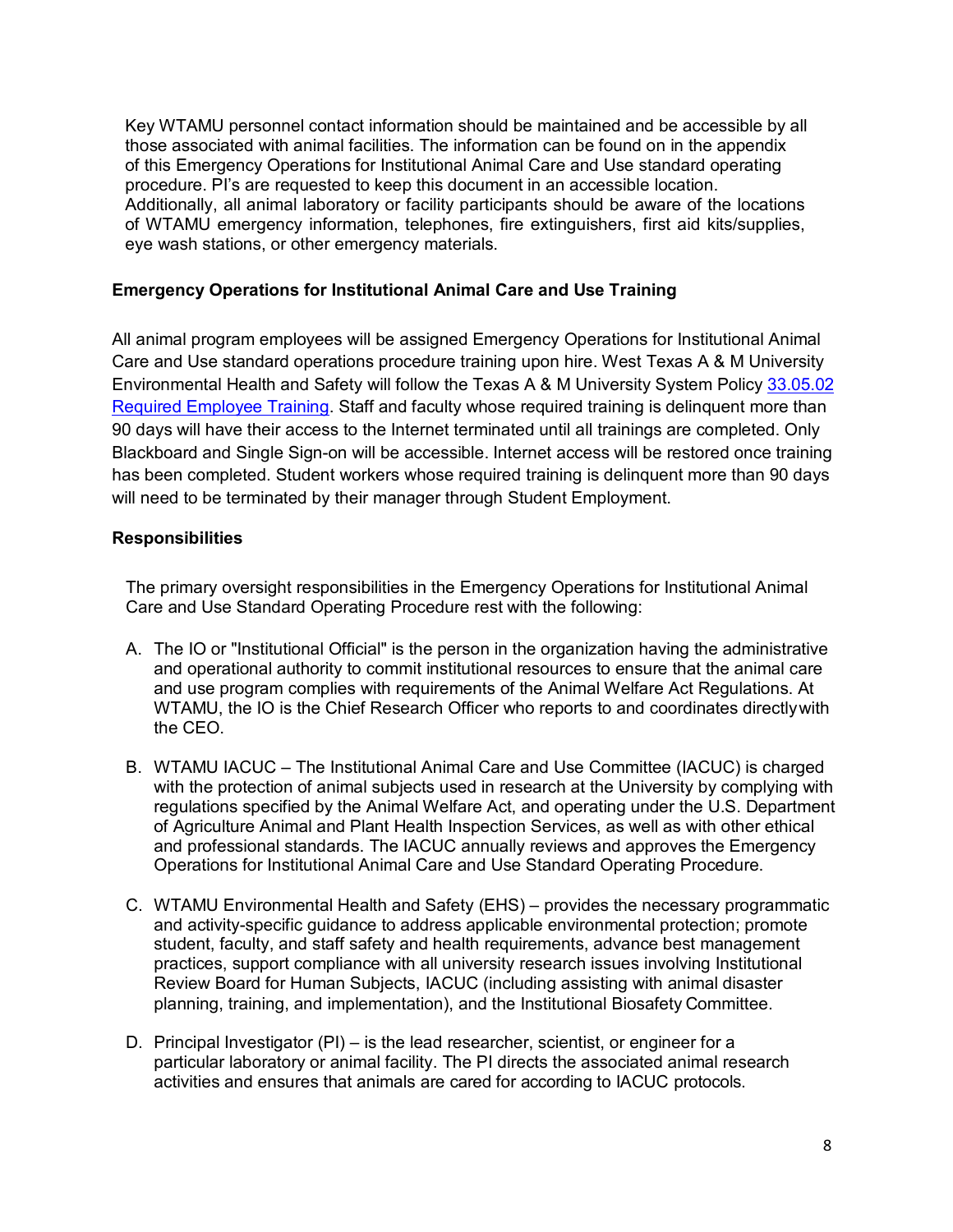- E. Department and College Administration individuals who have oversight and operational authority of the programs, departments, and/or colleges in which the PI and associated animal facilities reside.
- F. Attending Veterinarian is a person who "has graduated from a veterinary school accredited by the American Veterinary Medical Association's Council on Education, or has a certificate issued by the American Veterinary Medical Association's Education Commission for Foreign Veterinary Graduates, or has received equivalent formal education as determined by the Administrator; has received training and/or experience in the care and management of the species being attended; who has direct or delegated authority for activities involving animals at a facility subject to thejurisdiction of the Secretary". The attending veterinarian sits on the WTAMU IACUC.

# <span id="page-8-0"></span>**Record Retention**

No official state records may be destroyed without permission from the Texas State Library as outlined in [Texas Government Code, Section 441.187](http://www.statutes.legis.state.tx.us/?link=GV) and [13 Texas Administrative Code, Title](http://info.sos.state.tx.us/pls/pub/readtac%24ext.TacPage?sl=R&app=9&p_dir&p_rloc&p_tloc&p_ploc&pg=1&p_tac&ti=13&pt=1&ch=6&rl=7U) [13, Part 1, Chapter 6, Subchapter A, Rule 6.7.](http://info.sos.state.tx.us/pls/pub/readtac%24ext.TacPage?sl=R&app=9&p_dir&p_rloc&p_tloc&p_ploc&pg=1&p_tac&ti=13&pt=1&ch=6&rl=7U) The Texas State Library certifies Agency retention schedules as a means of granting permission to destroy official state records.

West Texas A&M University Records Retention Schedule is certified by the Texas State Library and Archives Commission. West Texas A & M University Environmental Health and Safety will follow [Texas A & M University Records Retention Schedule](http://www.wtamu.edu/webres/File/Risk%20Management/System-Records-Retention-Schedule-Dec2012.pdf) as stated in the Standard Operating Procedure [61.99.01.W0.01 Records Management.](http://www.wtamu.edu/webres/File/Risk%20Management/61.99.01.W0.01_PROCEDURE_Records%20Management_FINAL%20SIGNED.pdf) All official state records (paper, microform, electronic, or any other media) must be retained for the minimum period designated.

## **Related Statutes, Policies, or Requirements**

[Animal Welfare Act \(9CFR\)](http://www.aphis.usda.gov/animal_welfare/downloads/awa/awa.pdf)

[Eighth Edition of the Guide for the Care and Use of Laboratory Animals](http://www.nap.edu/openbook.php?record_id=5140) *(Guide)*

## **Contact Office**

WTAMU Environmental Health and Safety (806) 651-2270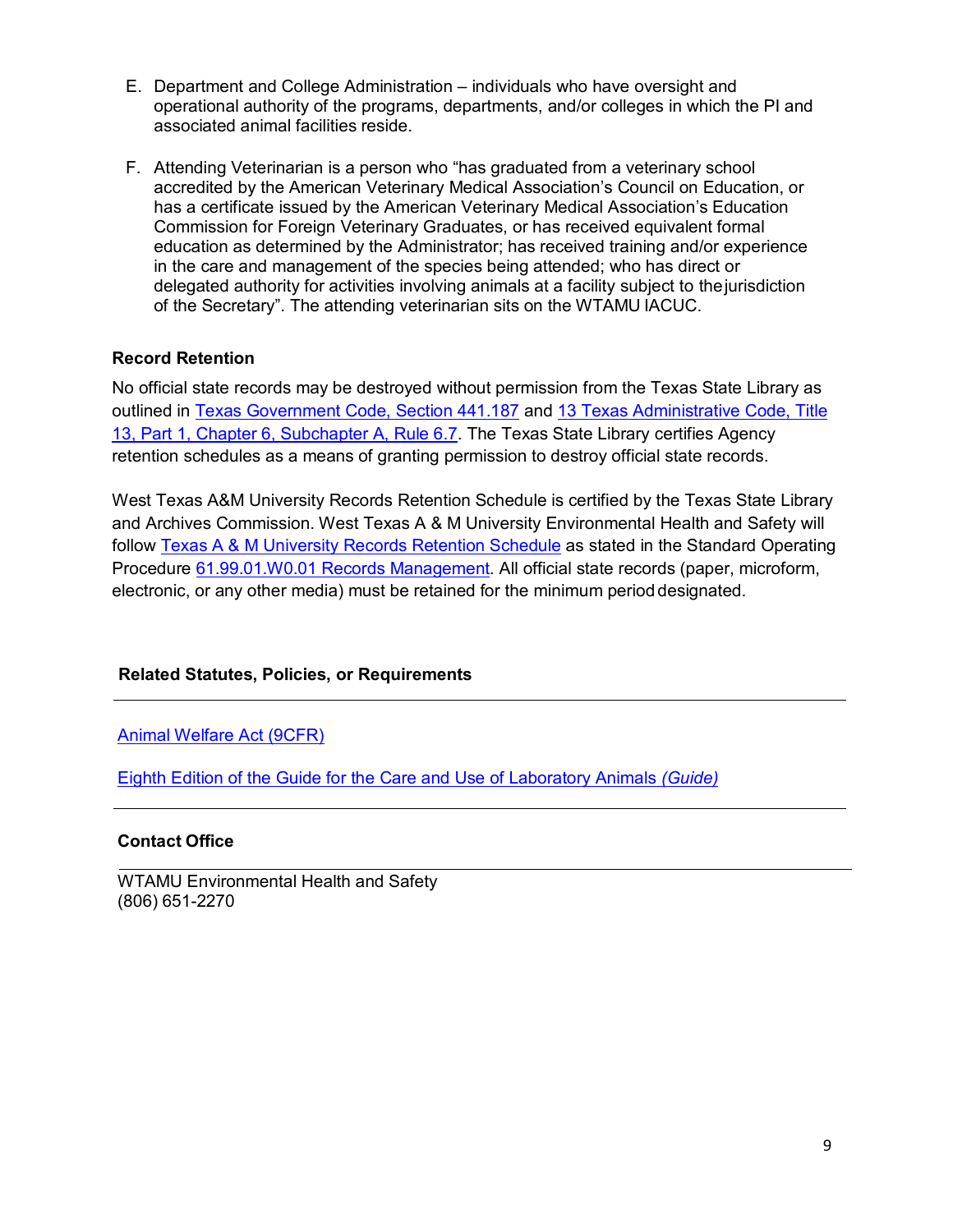# **Appendix A: Emergency Contact Information & Resources**

#### <span id="page-9-0"></span>**Life Threatening Emergency 911**

Chief Research Officer/Institutional Official Office: 806.651.2731

IACUC Chair (Contact EHS for information or website) Office: 806.651.2270 <http://www.wtamu.edu/academics/wtamu-research.aspx>

Director, Academic and Research Environmental Health and Safety (AREHS) Office: 806.651.2270

Dr. Robert Ballinger, attending veterinarian Office: 806.655.2106

Dr. Chris Morrow, attending veterinarian Office: 806.622.0803

University Police Department Dispatch: 806.651.2300 or 911

Dean, College of Agriculture, Science, and Engineering Office: 806.651.2586

Department Head, Agriculture Office: 806.651.2563

Department Head, Life, Earth, Environmental Science Office: 806.651.2573

Department Head, Sociology, Psychology, and Social Work Office: 806.651.2597

A number of university programs and service organizations are available to help maintain and promote a safe and healthful work environment for the campus community.

| <b>Risk Management</b>                                                                                                  | 806.651.2961 |
|-------------------------------------------------------------------------------------------------------------------------|--------------|
| <b>Emergency Operations Plan</b>                                                                                        |              |
| http://www.wtamu.edu/administration/risk-management.aspx                                                                |              |
| http://www.wtamu.edu/webres/File/University%20Police/WTAMU%20EOP-rev-August-                                            |              |
| 2012.pdf                                                                                                                |              |
| <b>Physical Plant: Facilities Operations and Maintenance</b><br>http://www.wtamu.edu/administration/physical-plant.aspx | 806.651.2133 |
| Office of Communication and Marketing                                                                                   | 806.651.2129 |
| Environmental, Health & Safety                                                                                          | 806.651.2270 |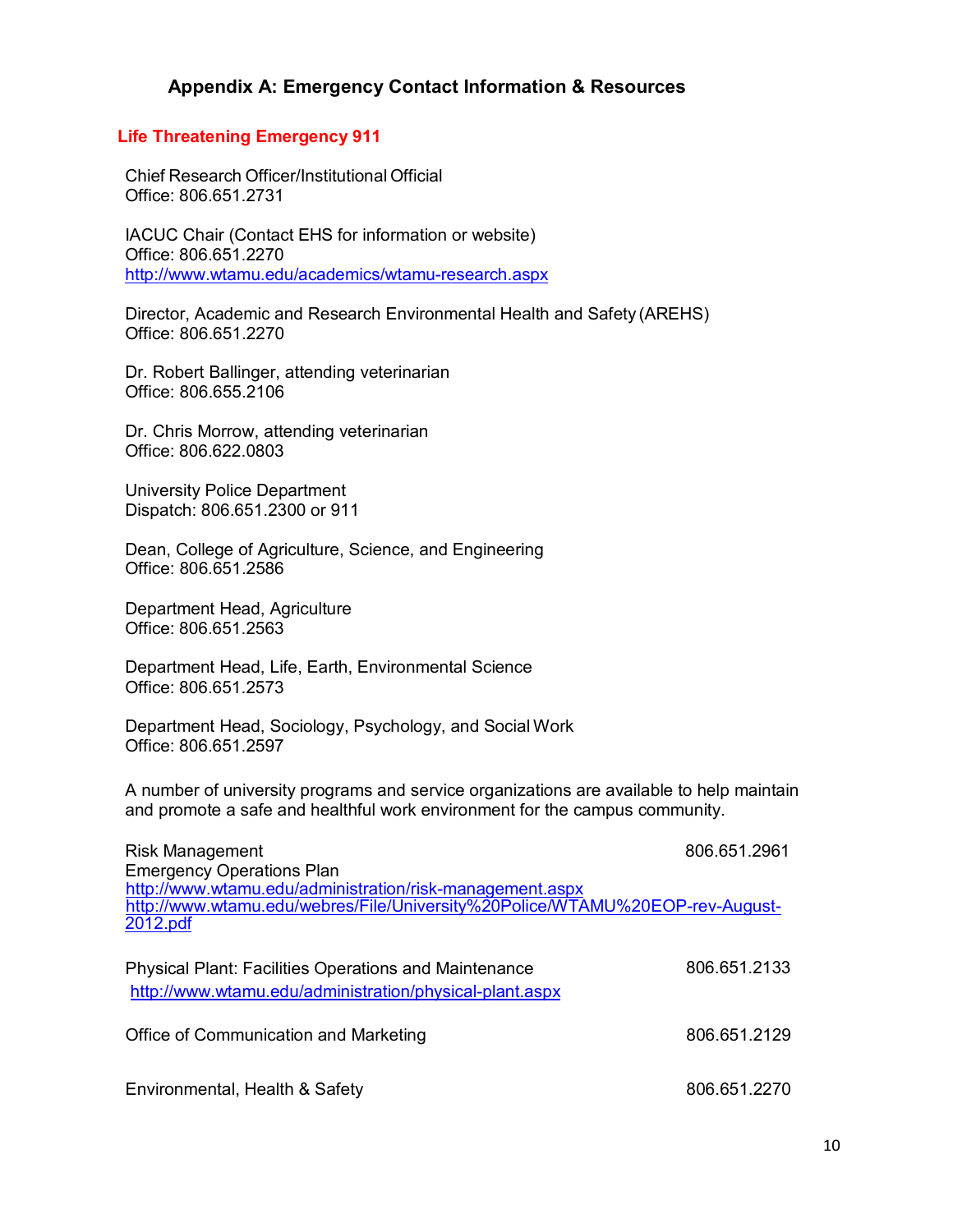Information on various safety topics, including hazard evaluations and training <http://www.wtamu.edu/academics/wtamu-research.aspx>

# Office of Radiation Safety 806.651.2270

Information on radioactive materials and lasers [http://www.wtamu.edu/environmental\\_safety/faculty-sop.aspx](http://www.wtamu.edu/environmental_safety/faculty-sop.aspx)

Holiday Inn Express Hotel 806.655.4445

<http://www.ihg.com/holidayinnexpress/hotels/us/en/canyon/cyntx/hoteldetail>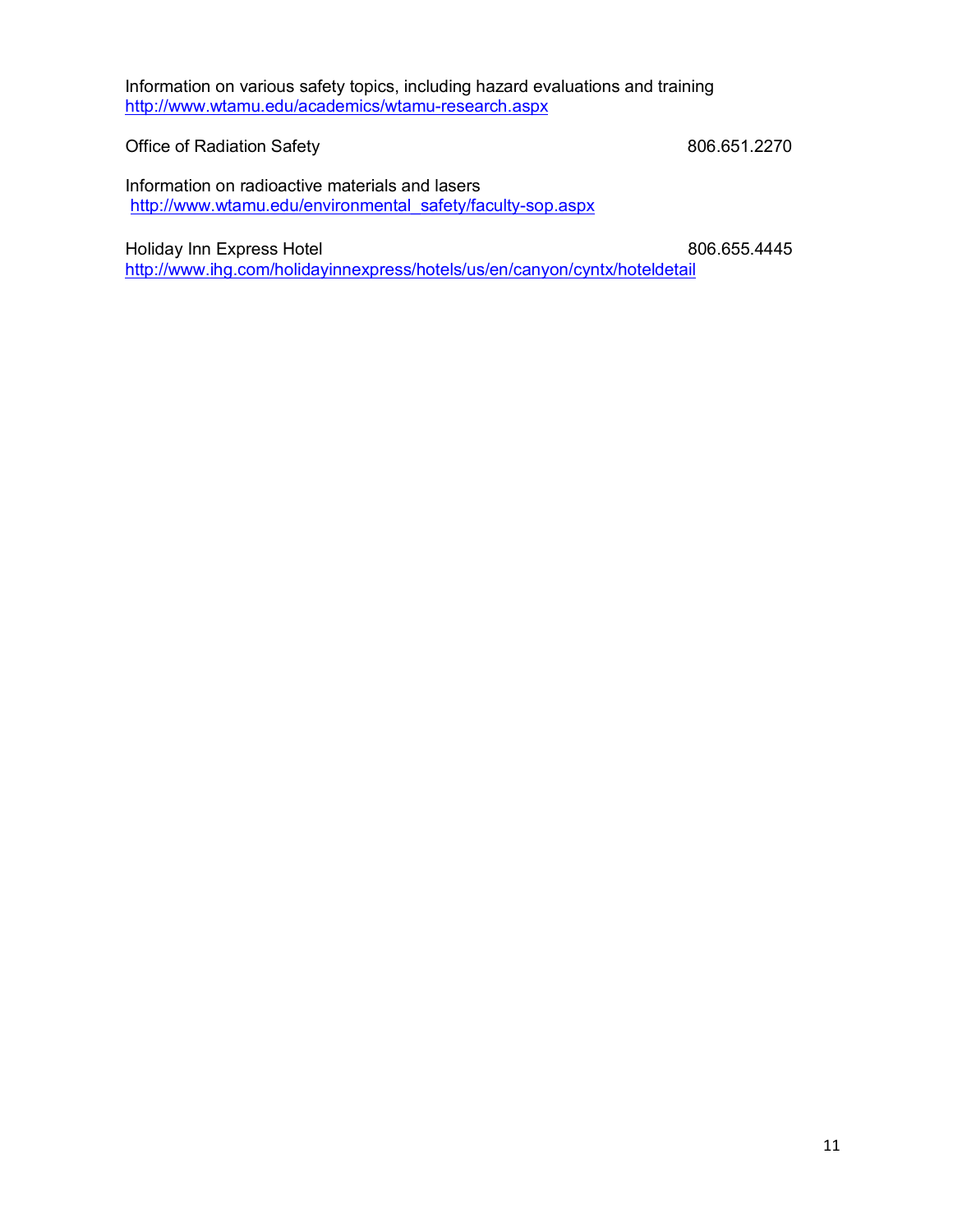# <span id="page-11-0"></span>**Appendix B: Checklist of Disaster Planning Expectations** in the Guide and USDA Regulations related to the Program of Animal Care at WTAMU

| 1. Define the actions necessary to prevent animal pain, distress, and deaths due to loss of<br>systems such as those that control ventilation, cooling, heating, or provision of potable water.<br>Guide p. 35                                                                                                                                                                           |
|------------------------------------------------------------------------------------------------------------------------------------------------------------------------------------------------------------------------------------------------------------------------------------------------------------------------------------------------------------------------------------------|
| 2. Animals that cannot be relocated or protected from the consequences of the disaster<br>must be humanely euthanized. Guide p. 35                                                                                                                                                                                                                                                       |
| 3. Identify essential personnel who should be trained in advance in its implementation.<br>Guide p. 35, Personnel trained in emergency procedures for special facilities or<br>operations. Guide p. 74                                                                                                                                                                                   |
| 4. Access to essential personnel during or immediately after a disaster. Guide p. 35.<br>In the event of an emergency, institutional security personnel and fire or police officials<br>should be able to reach people responsible for the animals. Guide p. 74,                                                                                                                         |
| 5. Prominently posting emergency procedures, names, or telephone numbers in animal<br>facilities or by placing them in the security department or telephone center. Guide p. 74<br>Emergency procedures for handling special facilities or operations should be prominently<br>posted. Guide p. 74                                                                                       |
| 6. The colony manager or veterinarian responsible for the animals should be a member of the<br>appropriate safety committee at the institution, an "official responder" in the institution, and a<br>participant in the response to a disaster. Guide p. 75                                                                                                                              |
| 7. Law enforcement and emergency personnel should be provided with a copy of the plan for<br>comment and integration into broader, area wide planning. Guide p. 35                                                                                                                                                                                                                       |
| 8. Threats that criminal activities such as personnel harassment and assault, facility<br>trespassing, arson, and vandalism pose to laboratory animals, research personnel,<br>equipment and facilities, and biomedical research at the institution. Guide p. 23                                                                                                                         |
| 9. How the facility will preserve animals that are necessary for critical research<br>activities or are irreplaceable. Priorities for triaging animal populations Guide p.<br>35                                                                                                                                                                                                         |
| 10. Research facilities must develop, document, and follow an appropriate plan to provide for the<br>humane handling, treatment, transportation, housing, and care of their animals in the event of<br>an emergency or disaster (one which could reasonably be anticipated and expected to be<br>detrimental to the good health and well-being of the animals in their possession). USDA |
| 11. (i) Identify situations the facility might experience that would trigger the need for the measures<br>identified in a contingency plan to be put into action including, but not limited to, emergencies<br>such as electrical outages, faulty HVAC systems, fires, and animal escapes, as well as natural<br>disasters the facility is most likely to experience. USDA               |
| 12. (ii) Outline specific tasks required to be carried out in response to the identified<br>emergencies or disasters including, but not limited to, detailed animal evacuation<br>instructions or shelter-in-place instructions and provisions for providing backup sources<br>of food and water as well as sanitation, ventilation, bedding, veterinary care, etc.;<br><b>USDA</b>      |
| 13. (iii) Identify a chain of command and who (by name or by position title) will be responsible<br>for fulfilling these tasks; USDA                                                                                                                                                                                                                                                     |